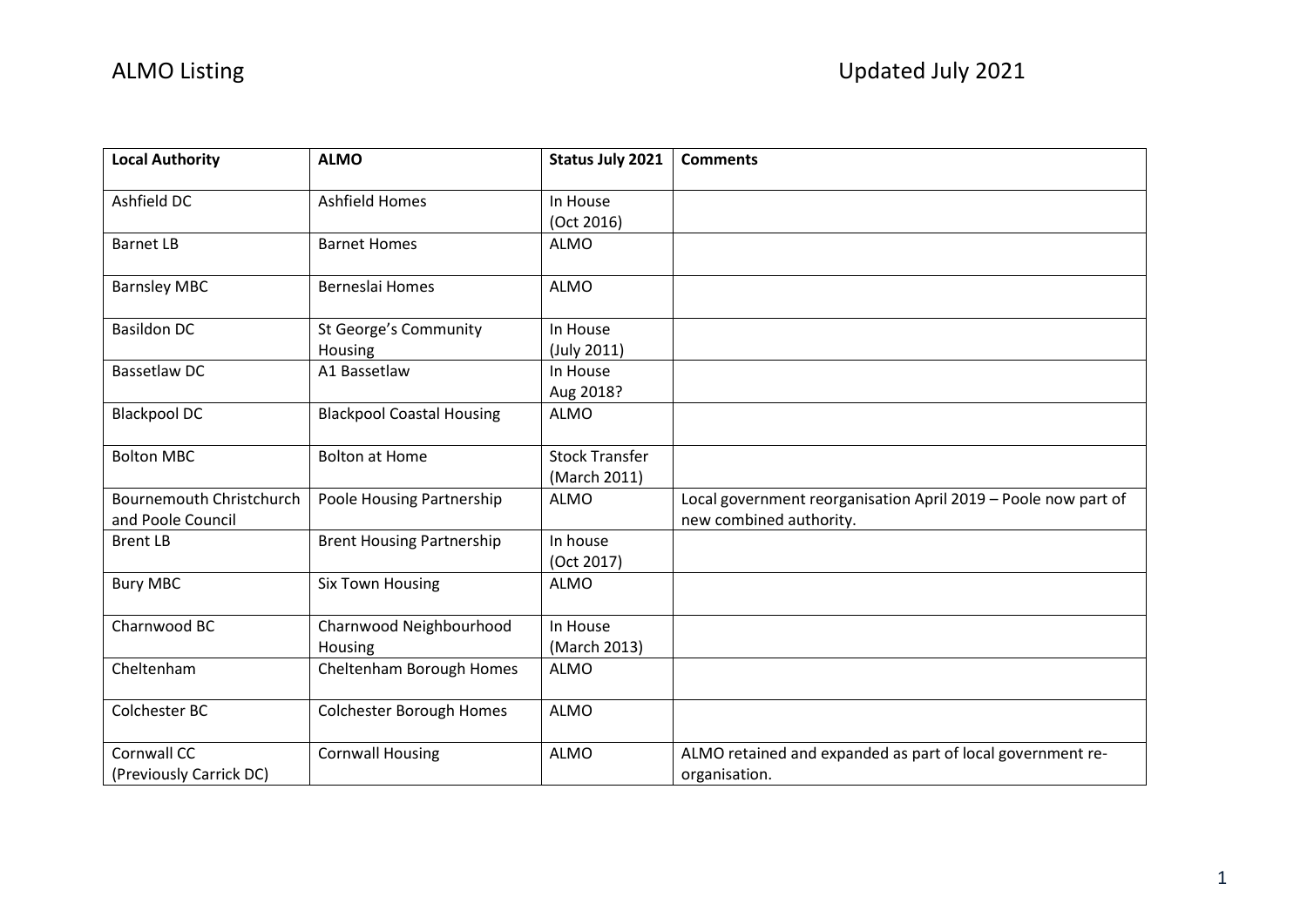| <b>Local Authority</b>                                       | <b>ALMO</b>                                       | <b>Status 2019</b>                    | <b>Comments</b> |
|--------------------------------------------------------------|---------------------------------------------------|---------------------------------------|-----------------|
| Derby CC                                                     | Derby Homes                                       | <b>ALMO</b>                           |                 |
| Doncaster MBC                                                | St Ledger Homes                                   | <b>ALMO</b>                           |                 |
| Durham CC<br>(Previously Easington DC<br>and Wear Valley DC) | Dale and Valley Homes<br><b>East Durham Homes</b> | <b>Stock Transfer</b><br>(April 2015) |                 |
| <b>Ealing LB</b>                                             | <b>Ealing Homes</b>                               | In House<br>(March 2011)              |                 |
| Eastbourne BC                                                | <b>Eastbourne Homes</b>                           | <b>ALMO</b>                           |                 |
| Enfield LB                                                   | <b>Enfield Homes</b>                              | In House<br>(2015)                    |                 |
| Gateshead MBC                                                | <b>Gateshead Housing Company</b>                  | In House<br>(April 2021)              |                 |
| Gloucester CC                                                | <b>Gloucester City Homes</b>                      | <b>Stock Transfer</b><br>(March 2015) |                 |
| Hackney LB                                                   | <b>Hackney Homes</b>                              | In House<br>(April 2016)              |                 |
| Hammersmith & Fulham LB                                      | H & F Homes                                       | In House<br>(March 2011)              |                 |
| Haringey LB                                                  | Homes for Haringey                                | <b>ALMO</b>                           |                 |
| <b>Havering LB</b>                                           | Homes for Havering                                | In House<br>(Sept 2012)               |                 |
| High Peak DC                                                 | <b>High Peak Community Housing</b>                | In House<br>(May 2013)                |                 |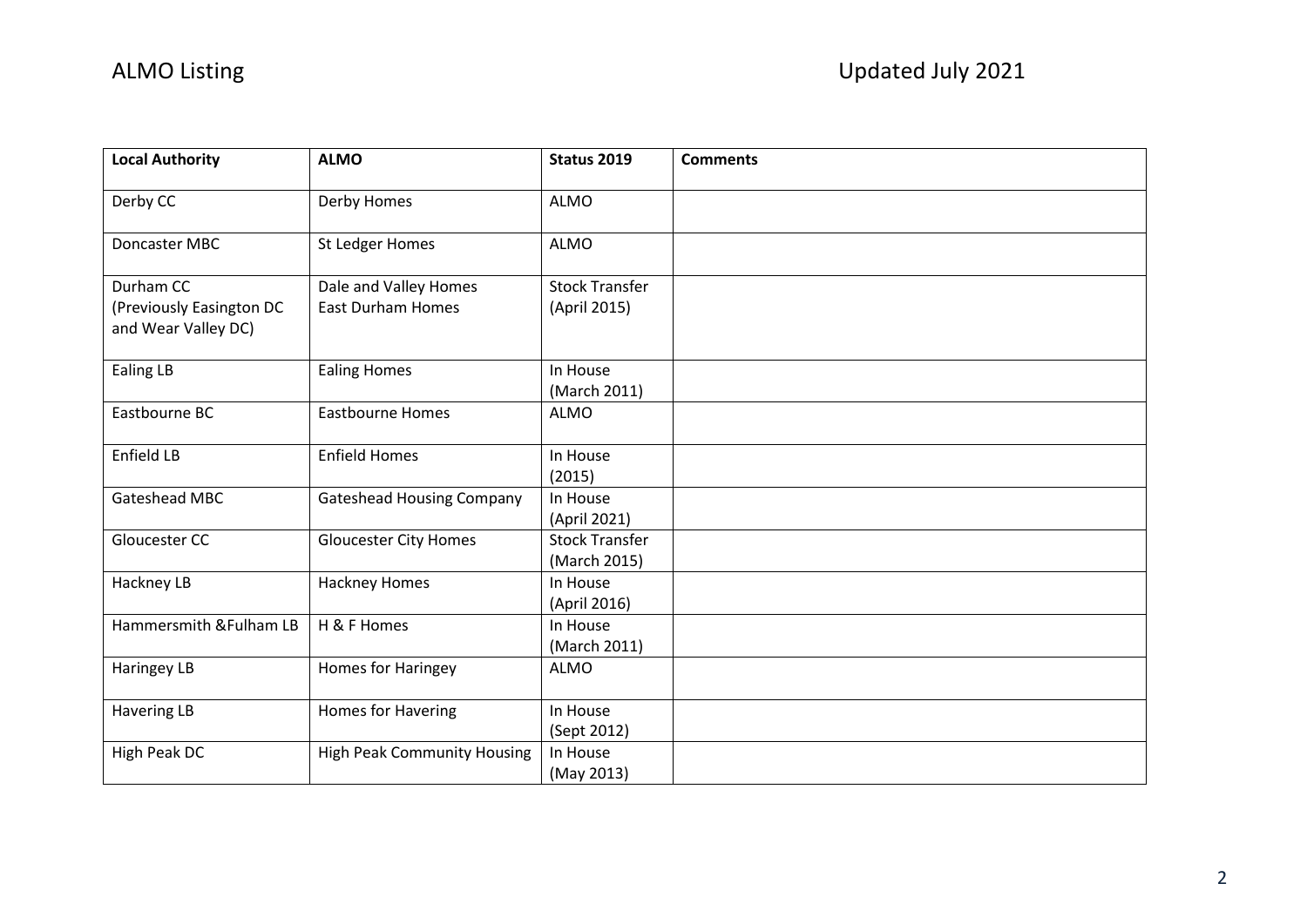| <b>Local Authority</b> | <b>ALMO</b>                     | Status 2019  | <b>Comments</b>                                            |
|------------------------|---------------------------------|--------------|------------------------------------------------------------|
| Hillingdon LD          | <b>Hillingdon Homes</b>         | In House     |                                                            |
|                        |                                 | (Oct 2010)   |                                                            |
| <b>Hounslow LB</b>     | <b>Hounslow Homes</b>           | In House     |                                                            |
|                        |                                 | (March 2015) |                                                            |
| <b>Islington LB</b>    | Homes for Islington             | In House     |                                                            |
|                        |                                 | (March 2012) |                                                            |
| <b>Kirklees MBC</b>    | Kirklees Neighbourhood          | In House     | Decision to bring back in house during 2021 - date to be   |
|                        | Housing                         | (April 2021) | confirmed                                                  |
| Kent CC                | <b>East Kent Housing</b>        | In House     | ALMO managed stock across 4 local authorities (Canterbury, |
|                        |                                 | (Oct 2020)   | Dover, Shepway and Thanet). No link to DH.                 |
| Kensington & Chelsea   | Kensington & Chelsea TMO        | In House     |                                                            |
|                        |                                 | (Jan 2018)   |                                                            |
| Lambeth LB             | Lambeth Living                  | In House     |                                                            |
|                        | <b>United Residents Housing</b> | (June 2015)  |                                                            |
| Leeds CC               | <b>Aire Valley Homes</b>        | In House     | Originally 6 ALMOs set up / reduced to 3 in 2007           |
|                        | <b>East North East Homes</b>    | (Sept 2013)  |                                                            |
|                        | West North West Homes           |              |                                                            |
| Lewisham LB            | Lewisham Homes                  | <b>ALMO</b>  |                                                            |
| Manchester CC          | <b>Northwards Housing</b>       | In House     | Decision to bring back in house - due July 2021            |
|                        |                                 | (July 2021)  |                                                            |
| Newark and Sherwood DC | Newark and Sherwood Homes       | In house     |                                                            |
|                        |                                 | (Jan 2020)   |                                                            |
| Newcastle              | Your Homes Newcastle            | <b>ALMO</b>  |                                                            |
| Newham LB              | <b>Newham Homes</b>             | In House     |                                                            |
|                        |                                 | (April 2011) |                                                            |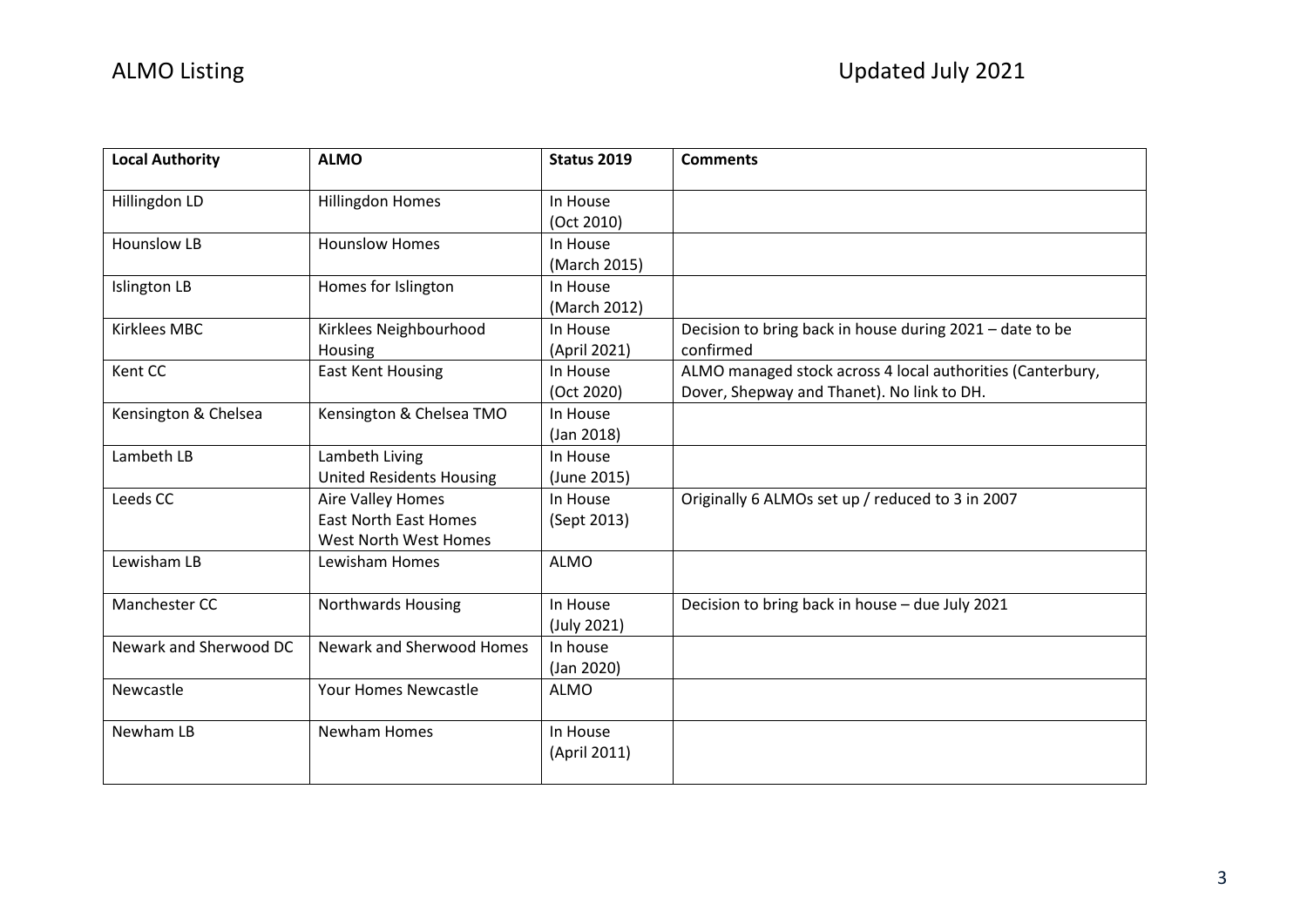| <b>Local Authority</b>   | <b>ALMO</b>                  | <b>Status 2019</b>                | <b>Comments</b>                                                                                         |
|--------------------------|------------------------------|-----------------------------------|---------------------------------------------------------------------------------------------------------|
| North-East Derbyshire    | <b>Rykneld Homes</b>         | <b>ALMO</b>                       |                                                                                                         |
| Northumberland CC        | Homes for Northumberland     | In House                          |                                                                                                         |
| (Previously Blyth Valley | Previously Blyth Valley      | (Sept 2015)                       |                                                                                                         |
| DC)                      | Housing                      |                                   |                                                                                                         |
| Nottingham CC            | Nottingham City Homes        | <b>ALMO</b>                       |                                                                                                         |
| Oldham MBC               | First Choice Oldham          | <b>Stock Transfer</b>             |                                                                                                         |
|                          |                              | (Feb 2012)                        |                                                                                                         |
| Redbridge LB             | <b>Redbridge Homes</b>       | In House                          |                                                                                                         |
|                          |                              | (July 2012)                       |                                                                                                         |
| Rochdale MBC             | Rochdale Boroughwide         | <b>Stock Transfer</b>             | New RP has mutual status                                                                                |
|                          | Housing                      | (Mar 2012)                        |                                                                                                         |
| Rotherham MBC            | 2010 Rotherham               | In House                          |                                                                                                         |
| Salford MBC              | <b>New Prospects Housing</b> | <b>Stock transfer</b><br>(c.2007) | Originally 2 ALMOs were set up. New Prospects early stock<br>transfer. Salix stock transfer - Mar 2015. |
|                          | <b>Salix Housing</b>         | <b>Stock Transfer</b>             |                                                                                                         |
|                          |                              | (March 2015)                      |                                                                                                         |
| Sandwell MBC             | Sandwell Homes               | In House                          |                                                                                                         |
|                          |                              | (January 2013)                    |                                                                                                         |
| Sheffield CC             | <b>Sheffield Homes</b>       | In House                          |                                                                                                         |
|                          |                              | (March 2012)                      |                                                                                                         |
| Shropshire CC            | Shropshire Towns and Rural   | <b>ALMO</b>                       | New ALMO established 2013 following local government re-                                                |
|                          | Housing                      |                                   | organisation. No link to DH.                                                                            |
| Sedgemoor DC             | Homes in Sedgemoor           | <b>ALMO</b>                       |                                                                                                         |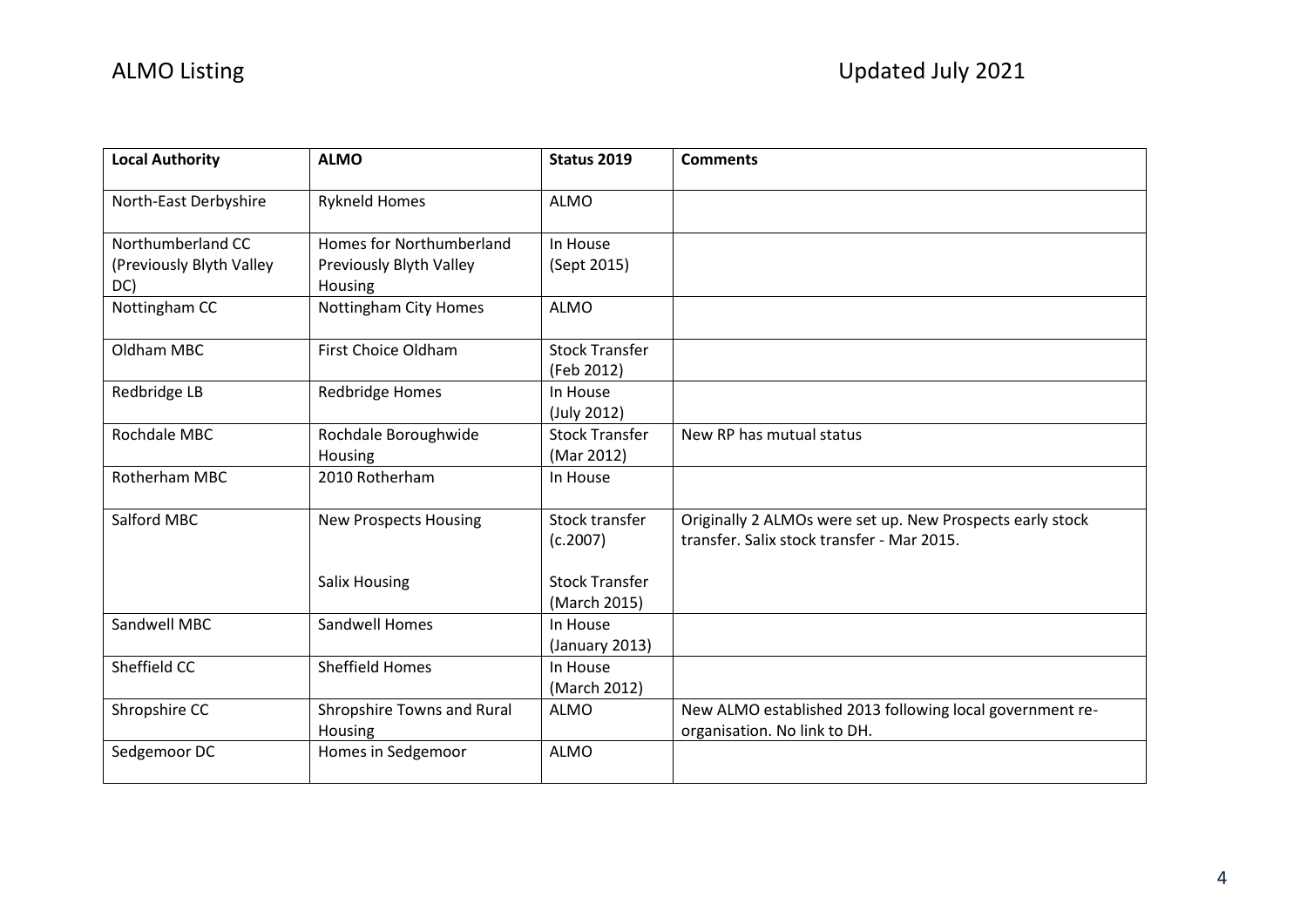| <b>Local Authority</b>      | <b>ALMO</b>                       | Status 2019           | <b>Comments</b>                                          |
|-----------------------------|-----------------------------------|-----------------------|----------------------------------------------------------|
| Slough BC                   | People 1 <sup>st</sup> Slough     | In House              |                                                          |
|                             |                                   | (January 2011)        |                                                          |
| Solihull MBC                | <b>Solihull Community Housing</b> | <b>ALMO</b>           |                                                          |
| Southend-on-Sea BC          | South Essex Homes                 | <b>ALMO</b>           |                                                          |
| South Lakes DC              | South Lakes Housing               | <b>Stock transfer</b> |                                                          |
|                             |                                   | (March 2012)          |                                                          |
| South Tyneside MBC          | South Tyneside Homes              | <b>ALMO</b>           |                                                          |
| Stevenage BC                | <b>Stevenage Homes</b>            | In House              |                                                          |
|                             |                                   | (Dec 2011)            |                                                          |
| <b>Stockport MBC</b>        | <b>Stockport Homes</b>            | <b>ALMO</b>           |                                                          |
| <b>Stockton on Tees MBC</b> | <b>Tristar Housing</b>            | Stock transfer        |                                                          |
|                             |                                   | (Mar 2011)            |                                                          |
| <b>Sutton LB</b>            | <b>Sutton Housing Partnership</b> | <b>ALMO</b>           |                                                          |
| <b>Tower Hamlets LB</b>     | <b>Tower Hamlet Homes</b>         | <b>ALMO</b>           |                                                          |
| <b>Waltham Forest LB</b>    | <b>Ascham Homes</b>               | In House              |                                                          |
|                             |                                   | (Dec 2015)            |                                                          |
| <b>Warrington MBC</b>       | <b>Golden Gates Housing</b>       | Stock transfer        |                                                          |
|                             |                                   | (Mar 2011)            |                                                          |
| Welwyn Hatfield             | Welwyn Hatfield Community         | In House              | New ALMO created as a management vehicle. No link to DH. |
|                             | <b>Housing Trust</b>              | (March 2017)          | ALMO wound up March 2017 - management back to council.   |
| West Northamptonshire       | Northampton Homes                 | <b>ALMO</b>           | ALMO established January 2015. No link to DH.            |
| Council                     |                                   |                       | New unitary authority created 2021.                      |